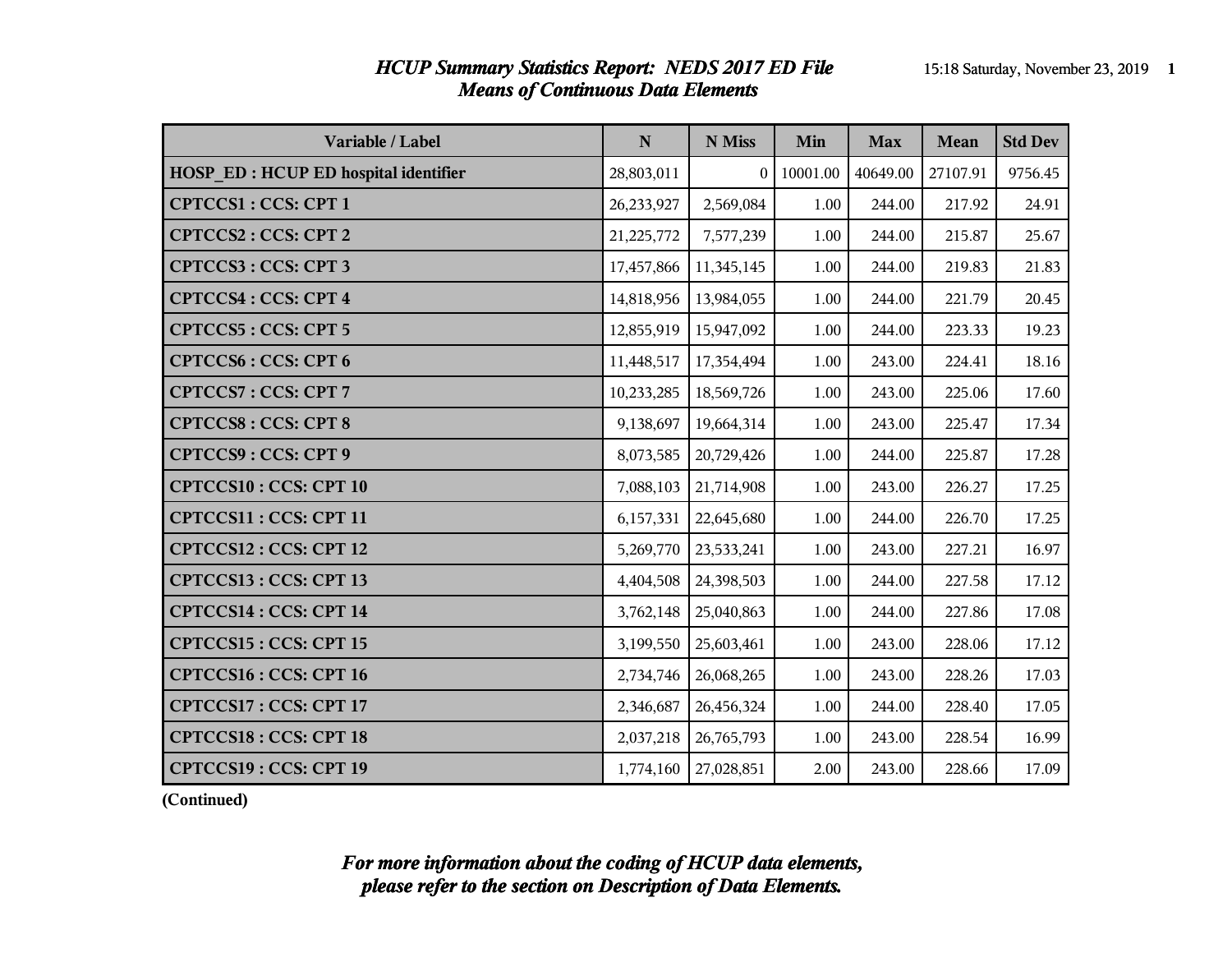| Variable / Label                                     | ${\bf N}$  | N Miss       | Min  | <b>Max</b> | <b>Mean</b> | <b>Std Dev</b> |
|------------------------------------------------------|------------|--------------|------|------------|-------------|----------------|
| <b>CPTCCS20: CCS: CPT 20</b>                         | 1,565,300  | 27, 237, 711 | 2.00 | 243.00     | 228.73      | 17.31          |
| CPTCCS21: CCS: CPT 21                                | 1,318,188  | 27,484,823   | 3.00 | 243.00     | 228.92      | 17.21          |
| CPTCCS22: CCS: CPT 22                                | 1,152,751  | 27,650,260   | 3.00 | 244.00     | 229.16      | 17.34          |
| CPTCCS23: CCS: CPT 23                                | 1,026,798  | 27,776,213   | 3.00 | 243.00     | 229.32      | 17.25          |
| <b>CPTCCS24: CCS: CPT 24</b>                         | 923,803    | 27,879,208   | 3.00 | 244.00     | 229.45      | 17.41          |
| <b>CPTCCS25: CCS: CPT 25</b>                         | 825,791    | 27,977,220   | 3.00 | 243.00     | 229.58      | 17.43          |
| <b>CPTCCS26: CCS: CPT 26</b>                         | 694,021    | 28,108,990   | 3.00 | 243.00     | 229.55      | 17.80          |
| CPTCCS27: CCS: CPT 27                                | 622,182    | 28,180,829   | 2.00 | 244.00     | 229.69      | 17.79          |
| <b>CPTCCS28: CCS: CPT 28</b>                         | 562,795    | 28,240,216   | 3.00 | 243.00     | 229.78      | 18.03          |
| CPTCCS29: CCS: CPT 29                                | 505,367    | 28,297,644   | 3.00 | 244.00     | 229.91      | 17.95          |
| CPTCCS30: CCS: CPT 30                                | 456,232    | 28,346,779   | 3.00 | 243.00     | 230.09      | 17.99          |
| CPTCCS31: CCS: CPT 31                                | 408,827    | 28,394,184   | 3.00 | 244.00     | 230.16      | 18.07          |
| CPTCCS32: CCS: CPT 32                                | 314,438    | 28,488,573   | 3.00 | 243.00     | 230.86      | 17.41          |
| CPTCCS33: CCS: CPT 33                                | 282,362    | 28,520,649   | 3.00 | 243.00     | 230.95      | 17.64          |
| CPTCCS34: CCS: CPT 34                                | 254,499    | 28,548,512   | 3.00 | 243.00     | 231.08      | 17.63          |
| CPTCCS35: CCS: CPT 35                                | 230,122    | 28,572,889   | 2.00 | 243.00     | 231.30      | 17.24          |
| NCPT : Number of CPT/HCPCS procedures for this visit | 28,803,011 | $\mathbf{0}$ | 0.00 | 35.00      | 6.32        | 6.79           |

### *HCUP Summary Statistics Report: NEDS 2017 ED File* 15:18 Saturday, November 23, 2019 **2** *Means of Continuous Data Elements*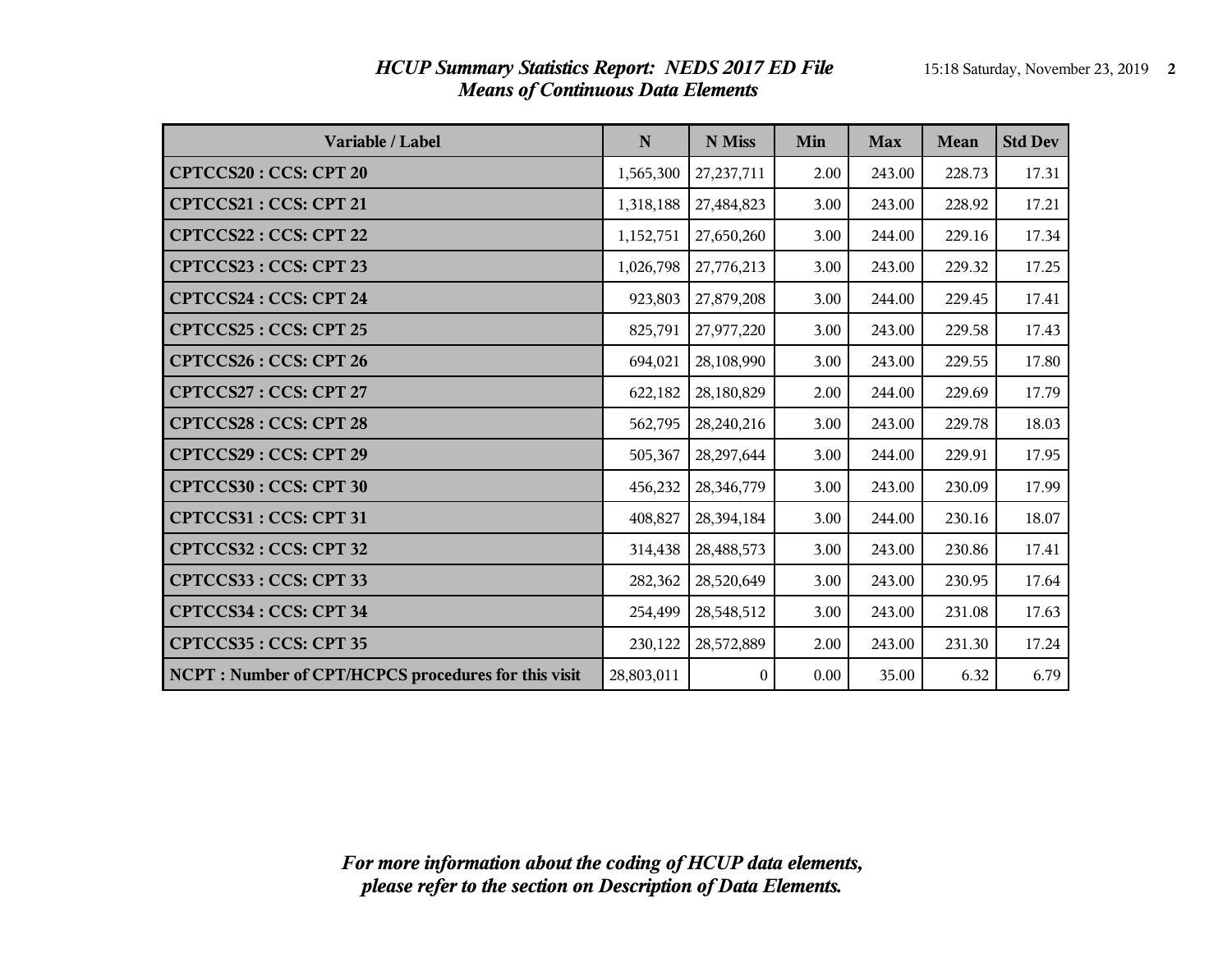| CPT1                                  | Frequency  | Percent |
|---------------------------------------|------------|---------|
| <b>Blank</b>                          | 2,451,772  | 8.51    |
| Anesthesia                            | 7,573      | 0.03    |
| Other                                 | 264,094    | 0.92    |
| Surgery                               | 2,315,823  | 8.04    |
| Radiology                             | 4,150,784  | 14.41   |
| Pathology and Laboratory              | 1,421,948  | 4.94    |
| Medicine                              | 1,510,352  | 5.24    |
| <b>Evaluation and Management</b>      | 15,667,072 | 54.39   |
| Transportation                        | 12,414     | 0.04    |
| Medical and Surgical Supplies         | 8,024      | 0.03    |
| Miscellaneous and Experimental        | 40,001     | 0.14    |
| <b>Enteral and Parenteral Therapy</b> | 22         | 0.00    |
| Dental                                | 365        | 0.00    |
| <b>Durable Medical Equipment</b>      | 190        | 0.00    |
| <b>Temporary Procedures/Services</b>  | 439,685    | 1.53    |
| Drugs (Non-oral)                      | 380,096    | 1.32    |
| <b>Chemotherapy Drugs</b>             | 501        | 0.00    |
| Orthotic                              | 9,366      | 0.03    |
| Prosthetic                            | 26         | 0.00    |
| Private Payer Codes                   | 9,663      | 0.03    |
| Vision                                | 44         | 0.00    |
| Hearing                               | $\leq 10$  | $* * *$ |
| <b>Local Codes</b>                    | 141        | 0.00    |
| CPT/HCPCS inconsistent with sex       | 109        | 0.00    |
| Invalid CPT/HCPCS (invl)              | 112,945    | 0.39    |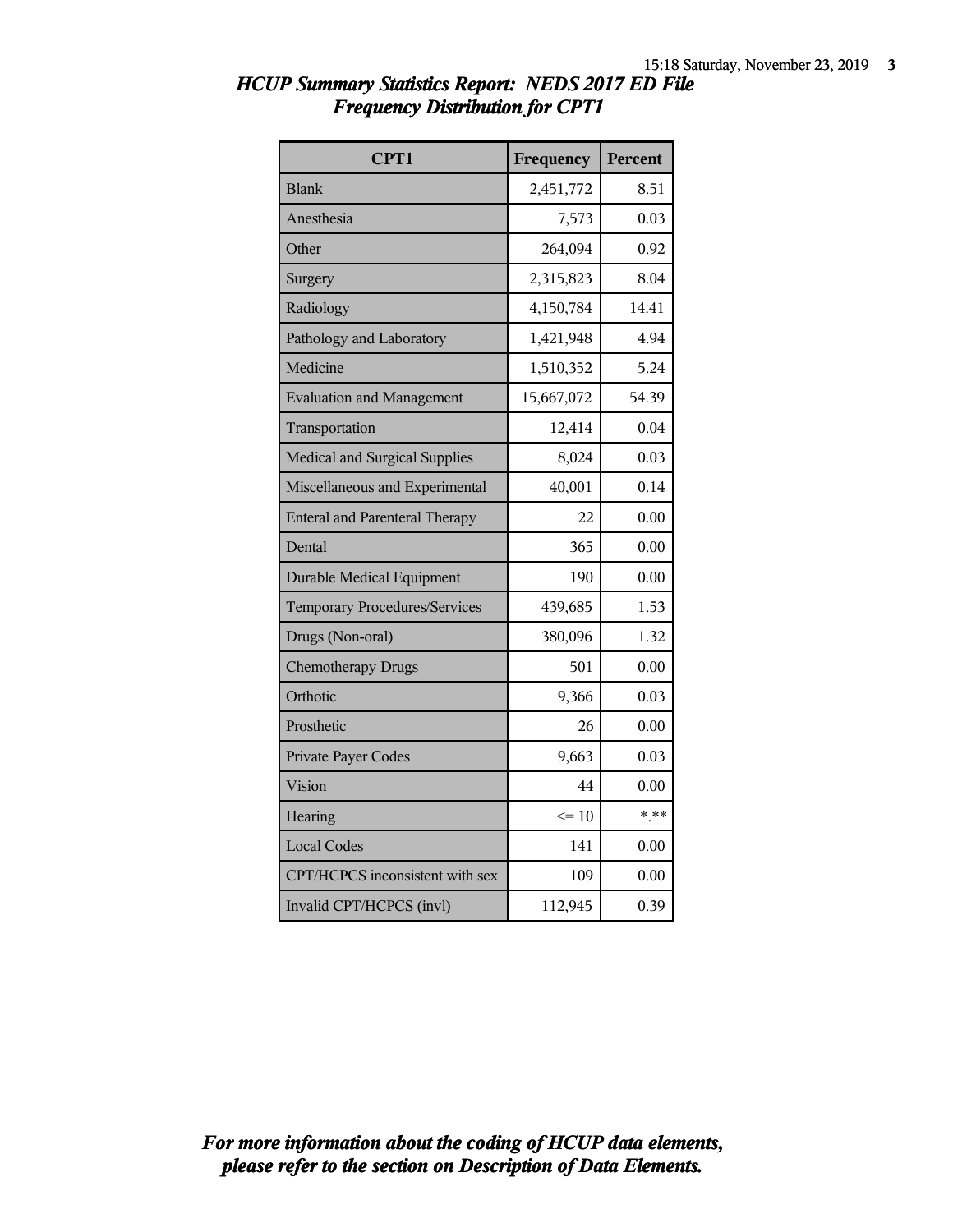| <b>CPTCCS1</b>                                                                | Frequency | Percent  |
|-------------------------------------------------------------------------------|-----------|----------|
| $\therefore$ Missing                                                          | 2,456,030 | 8.53     |
| A: Invalid                                                                    | 112,945   | 0.39     |
| C: Inconsistent                                                               | 109       | 0.00     |
| 1: Incision and excision of CNS                                               | 11        | 0.00     |
| 2: Insertion, replacement, or removal of extracranial ventricular shunt       | 97        | 0.00     |
| 3: Laminectomy, excision intervertebral disc                                  | 490       | 0.00     |
| 4: Diagnostic spinal tap                                                      | 7,371     | 0.03     |
| 5: Insertion of catheter or spinal stimulator and injection into spinal canal | 636       | 0.00     |
| 6: Decompression peripheral nerve                                             | 92        | 0.00     |
| 7: Other diagnostic nervous system procedures                                 | 104       | 0.00     |
| 8: Other non-OR or closed therapeutic nervous system procedures               | 19,124    | 0.07     |
| 9: Other OR therapeutic nervous system procedures                             | 1,879     | 0.01     |
| 10: Thyroidectomy, partial or complete                                        | 46        | 0.00     |
| 11: Diagnostic endocrine procedures                                           | $\leq 10$ | $***$    |
| 12: Other therapeutic endocrine procedures                                    | 19        | 0.00     |
| 13: Corneal transplant                                                        | $\leq 10$ | $***$    |
| 14: Glaucoma procedures                                                       | 49        | 0.00     |
| 15: Lens and cataract procedures                                              | 103       | 0.00     |
| 16: Repair of retinal tear, detachment                                        | 190       | 0.00     |
| 17: Destruction of lesion of retina and choroid                               | $\leq 10$ | $***$    |
| 18: Diagnostic procedures on eye                                              | 27        | 0.00     |
| 19: Other therapeutic procedures on eyelids, conjunctiva, cornea              | 2,549     | 0.01     |
| 20: Other intraocular therapeutic procedures                                  | 191       | 0.00     |
| 21: Other extraocular muscle and orbit therapeutic procedures                 | 44        | $0.00\,$ |
| 22: Tympanoplasty                                                             | 16        | 0.00     |
| 23: Myringotomy                                                               | 49        | 0.00     |
| 24: Mastoidectomy                                                             | $\leq 10$ | $***$    |
| 25: Diagnostic procedures on ear                                              | $\leq 10$ | $* * *$  |
| 26: Other therapeutic ear procedures                                          | 11,394    | 0.04     |
| 27: Control of epistaxis                                                      | 16,557    | 0.06     |
| 28: Plastic procedures on nose                                                | 58        | 0.00     |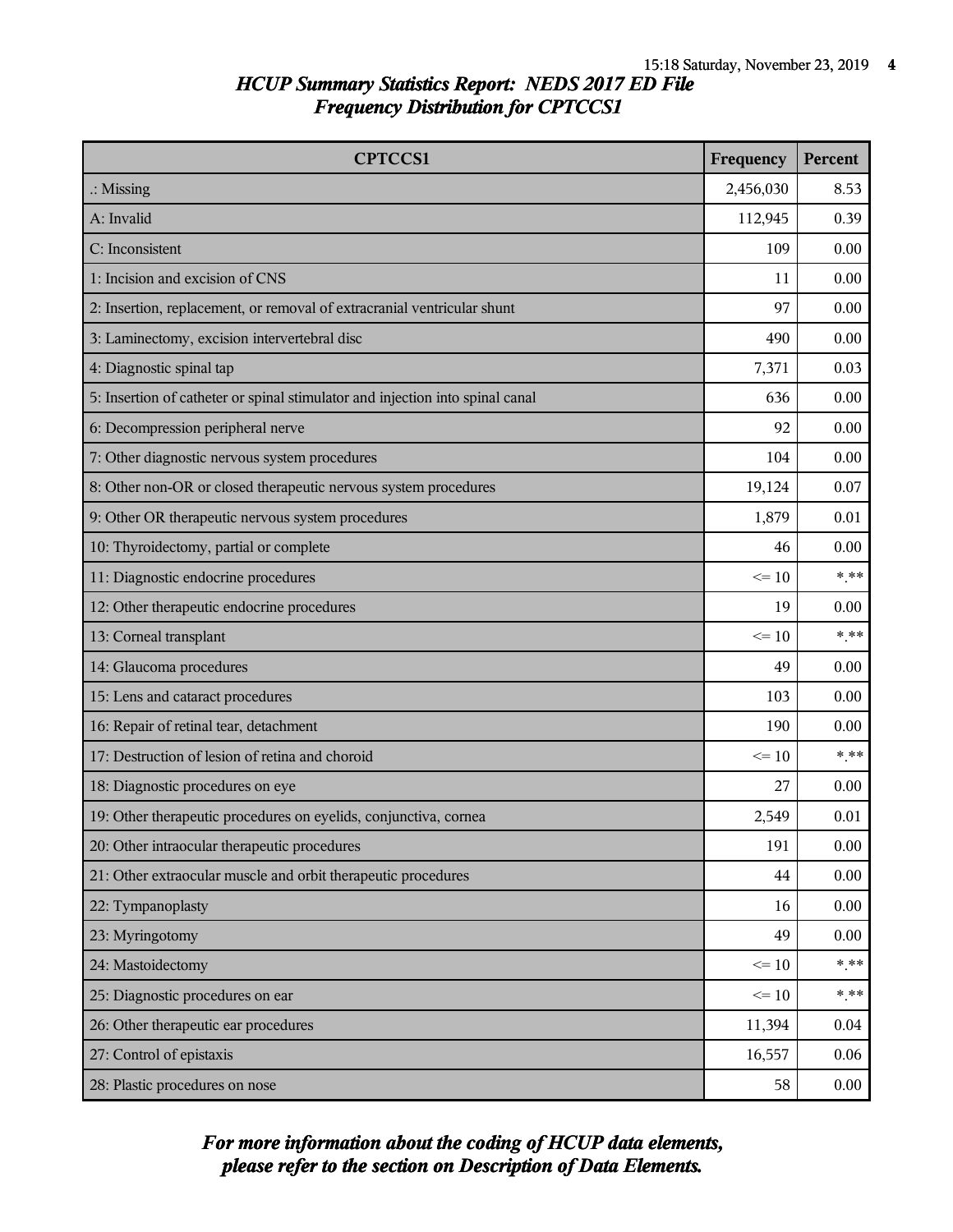| <b>CPTCCS1</b>                                                                                       | Frequency | Percent |
|------------------------------------------------------------------------------------------------------|-----------|---------|
| 29: Oral and Dental Services                                                                         | 4,418     | 0.02    |
| 30: Tonsillectomy and/or adenoidectomy                                                               | 137       | 0.00    |
| 31: Diagnostic procedures on nose, mouth and pharynx                                                 | 539       | 0.00    |
| 32: Other non-OR therapeutic procedures on nose, mouth and pharynx                                   | 1,577     | 0.01    |
| 33: Other OR therapeutic procedures on nose, mouth and pharynx                                       | 4,218     | 0.01    |
| 34: Tracheostomy, temporary and permanent                                                            | 73        | 0.00    |
| 35: Tracheoscopy and laryngoscopy with biopsy                                                        | 994       | 0.00    |
| 36: Lobectomy or pneumonectomy                                                                       | $\leq 10$ | $***$   |
| 37: Diagnostic bronchoscopy and biopsy of bronchus                                                   | 559       | 0.00    |
| 38: Other diagnostic procedures on lung and bronchus                                                 | 736       | 0.00    |
| 39: Incision of pleura, thoracentesis, chest drainage                                                | 3,071     | 0.01    |
| 40: Other diagnostic procedures of respiratory tract and mediastinum                                 | 33        | 0.00    |
| 41: Other non-OR therapeutic procedures on respiratory system                                        | 778       | 0.00    |
| 42: Other OR therapeutic procedures on respiratory system                                            | 1,357     | 0.00    |
| 43: Heart valve procedures                                                                           | $\leq 10$ | $***$   |
| 44: Coronary artery bypass graft (CABG)                                                              | $\leq 10$ | $***$   |
| 45: Percutaneous transluminal coronary angioplasty (PTCA)                                            | 2,834     | 0.01    |
| 46: Coronary thrombolysis                                                                            | 25        | 0.00    |
| 47: Diagnostic cardiac catheterization, coronary arteriography                                       | 16,840    | 0.06    |
| 48: Insertion, revision, replacement, removal of cardiac pacemaker or cardioverter/defibrillator     | 898       | 0.00    |
| 49: Other OR heart procedures                                                                        | 115       | 0.00    |
| 50: Extracorporeal circulation auxiliary to open heart procedures                                    | $\leq$ 10 | $***$   |
| 51: Endarterectomy, vessel of head and neck                                                          | $\leq 10$ | $***$   |
| 52: Aortic resection, replacement or anastomosis                                                     | 14        | 0.00    |
| 53: Varicose vein stripping, lower limb                                                              | 22        | 0.00    |
| 54: Other vascular catheterization, not heart                                                        | 16,790    | 0.06    |
| 55: Peripheral vascular bypass                                                                       | $\leq 10$ | $***$   |
| 56: Other vascular bypass and shunt, not heart                                                       | $\leq 10$ | $***$   |
| 57: Creation, revision and removal of arteriovenous fistula or vessel-to-vessel cannula for dialysis | 1,222     | 0.00    |
| 58: Hemodialysis                                                                                     | 17,261    | 0.06    |
| 59: Other OR procedures on vessels of head and neck                                                  | 93        | 0.00    |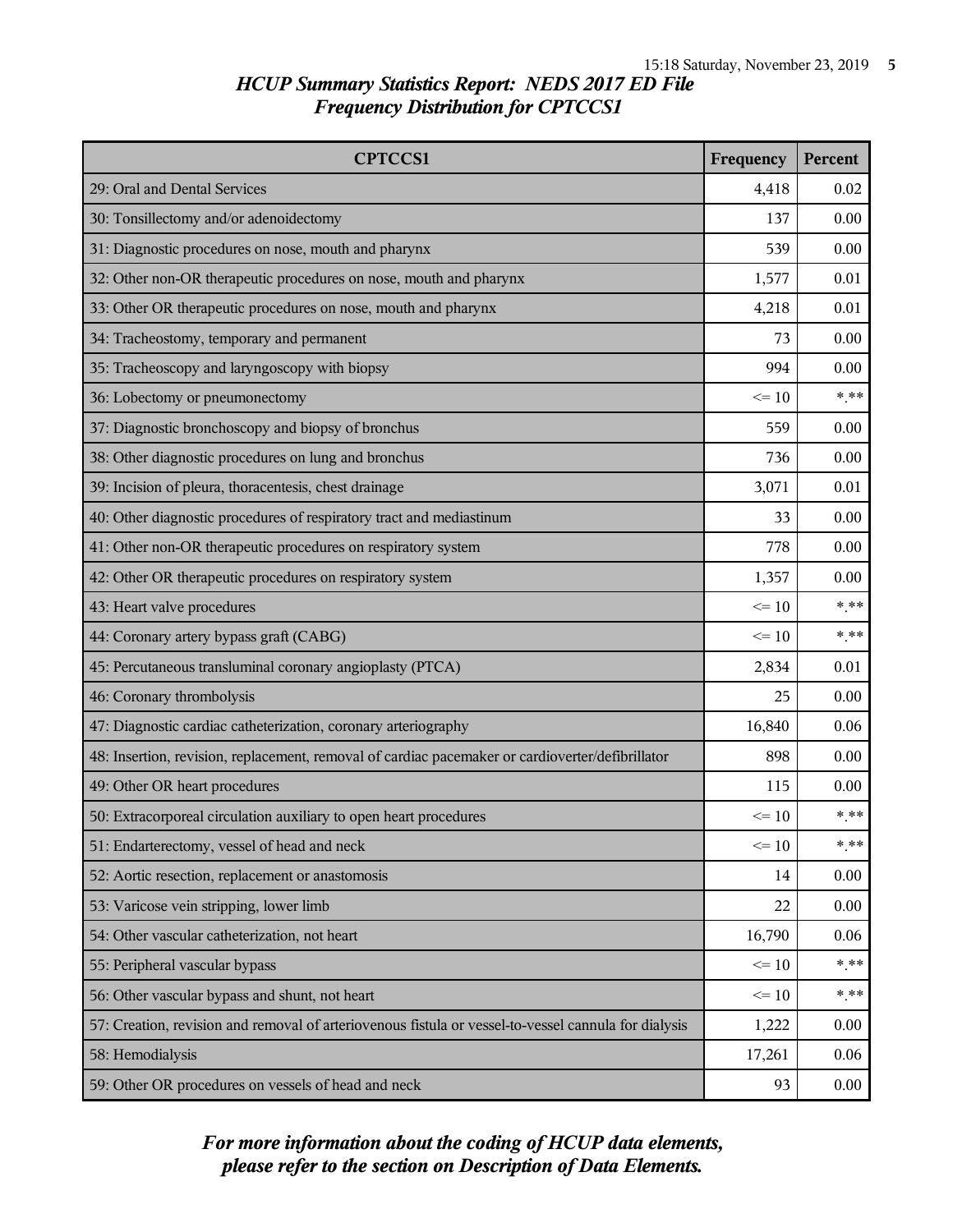| <b>CPTCCS1</b>                                                | Frequency | Percent |
|---------------------------------------------------------------|-----------|---------|
| 60: Embolectomy and endarterectomy of lower limbs             | 12        | 0.00    |
| 61: Other OR procedures on vessels other than head and neck   | 1,044     | 0.00    |
| 62: Other diagnostic cardiovascular procedures                | 841       | 0.00    |
| 63: Other non-OR therapeutic cardiovascular procedures        | 16,685    | 0.06    |
| 64: Bone marrow transplant                                    | $\leq$ 10 | $***$   |
| 65: Bone marrow biopsy                                        | 83        | 0.00    |
| 66: Procedures on spleen                                      | $\leq 10$ | $***$   |
| 67: Other therapeutic procedures, hemic and lymphatic system  | 337       | 0.00    |
| 68: Injection or ligation of esophageal varices               | 71        | 0.00    |
| 69: Esophageal dilatation                                     | 812       | 0.00    |
| 70: Upper gastrointestinal endoscopy, biopsy                  | 17,699    | 0.06    |
| 71: Gastrostomy, temporary and permanent                      | 8,257     | 0.03    |
| 72: Colostomy, temporary and permanent                        | $\leq 10$ | $***$   |
| 73: Ileostomy and other enterostomy                           | 363       | 0.00    |
| 75: Small bowel resection                                     |           | $***$   |
| 76: Colonoscopy and biopsy                                    |           | 0.01    |
| 77: Proctoscopy and anorectal biopsy                          | 953       | 0.00    |
| 78: Colorectal resection                                      | 42        | 0.00    |
| 79: Local excision of large intestine lesion (not endoscopic) |           | $***$   |
| 80: Appendectomy                                              | 26,179    | 0.09    |
| 81: Hemorrhoid procedures                                     | 1,516     | 0.01    |
| 82: Endoscopic retrograde cannulation of pancreas (ERCP)      | 682       | 0.00    |
| 83: Biopsy of liver                                           | 153       | 0.00    |
| 84: Cholecystectomy and common duct exploration               | 13,028    | 0.05    |
| 85: Inguinal and femoral hernia repair                        | 1,110     | 0.00    |
| 86: Other hernia repair                                       |           | 0.00    |
| 87: Laparoscopy                                               | 806       | 0.00    |
| 88: Abdominal paracentesis                                    | 6,440     | 0.02    |
| 89: Exploratory laparotomy                                    |           | 0.00    |
| 90: Excision, lysis peritoneal adhesions                      | $\leq 10$ | $***$   |
| 91: Peritoneal dialysis                                       |           | 0.00    |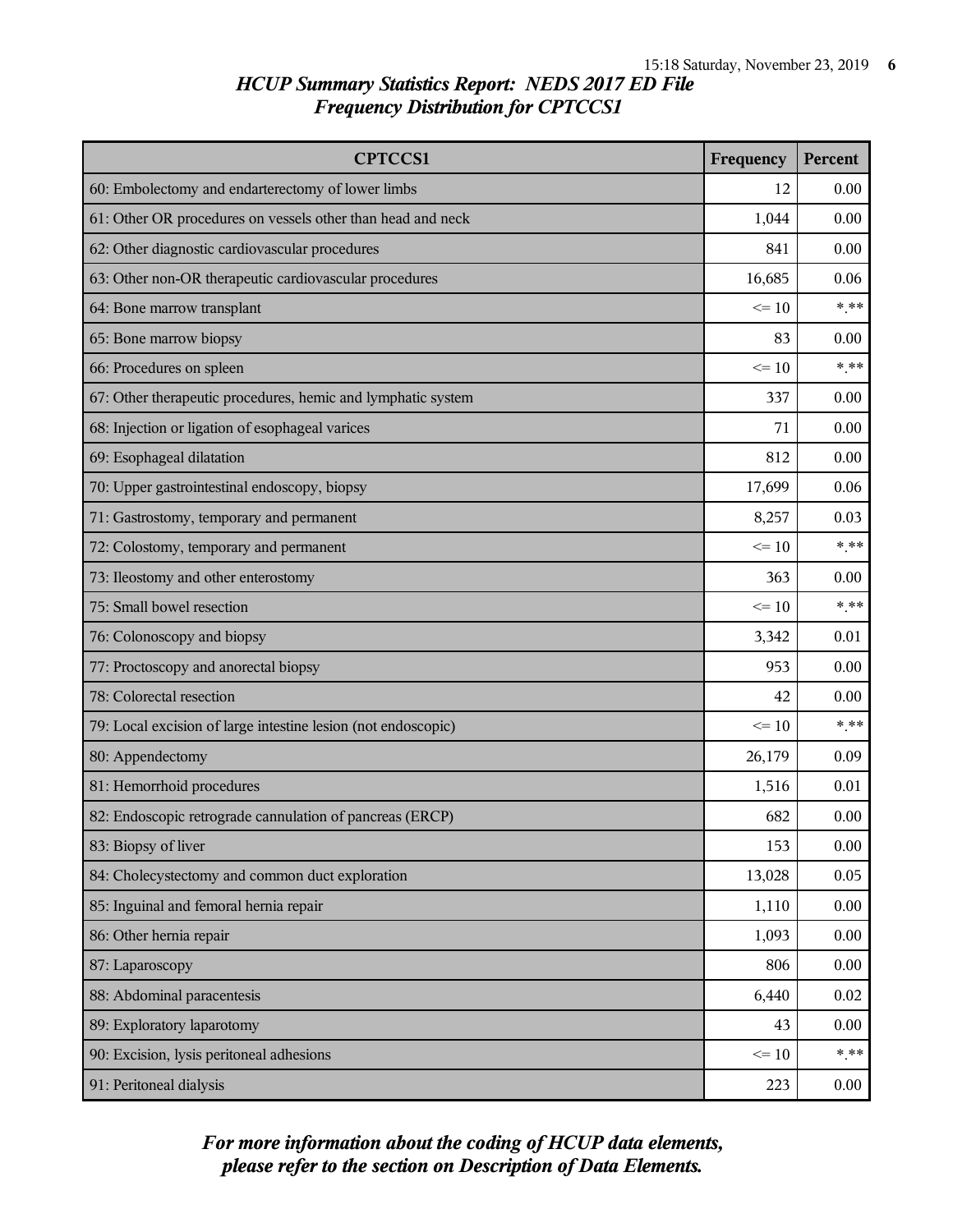| <b>CPTCCS1</b>                                                        | Frequency | Percent |
|-----------------------------------------------------------------------|-----------|---------|
| 92: Other bowel diagnostic procedures                                 | $\leq 10$ | $*$ **  |
| 93: Other non-OR upper GI therapeutic procedures                      | 72        | 0.00    |
| 94: Other OR upper GI therapeutic procedures                          | 152       | 0.00    |
| 95: Other non-OR lower GI therapeutic procedures                      | 22        | 0.00    |
| 96: Other OR lower GI therapeutic procedures                          | 3,988     | 0.01    |
| 97: Other gastrointestinal diagnostic procedures                      | 138       | 0.00    |
| 98: Other non-OR gastrointestinal therapeutic procedures              | 233       | 0.00    |
| 99: Other OR gastrointestinal therapeutic procedures                  | 533       | 0.00    |
| 100: Endoscopy and endoscopic biopsy of the urinary tract             | 484       | 0.00    |
| 101: Transurethral excision, drainage, or removal urinary obstruction | 2,228     | 0.01    |
| 102: Ureteral catheterization                                         | 4,158     | 0.01    |
| 103: Nephrotomy and nephrostomy                                       | 1,017     | 0.00    |
| 104: Nephrectomy, partial or complete                                 | $\leq 10$ | $*$ **  |
| 106: Genitourinary incontinence procedures                            |           | 0.00    |
| 107: Extracorporeal lithotripsy, urinary                              |           | 0.01    |
| 108: Indwelling catheter                                              |           | 0.13    |
| 109: Procedures on the urethra                                        | 303       | 0.00    |
| 110: Other diagnostic procedures of urinary tract                     | 1,320     | 0.00    |
| 111: Other non-OR therapeutic procedures of urinary tract             | 1,896     | 0.01    |
| 112: Other OR therapeutic procedures of urinary tract                 | 517       | 0.00    |
| 113: Transurethral resection of prostate (TURP)                       | 113       | 0.00    |
| 114: Open prostatectomy                                               | $\leq 10$ | $*$ **  |
| 115: Circumcision                                                     | 57        | 0.00    |
| 116: Diagnostic procedures, male genital                              | 175       | 0.00    |
| 117: Other non-OR therapeutic procedures, male genital                | 728       | 0.00    |
| 118: Other OR therapeutic procedures, male genital                    | 2,019     | 0.01    |
| 119: Oophorectomy, unilateral and bilateral                           |           | 0.00    |
| 120: Other operations on ovary                                        |           | 0.00    |
| 121: Ligation of fallopian tubes                                      | 31        | 0.00    |
| 122: Removal of ectopic pregnancy                                     |           | 0.01    |
| 123: Other operations on fallopian tubes                              |           | 0.00    |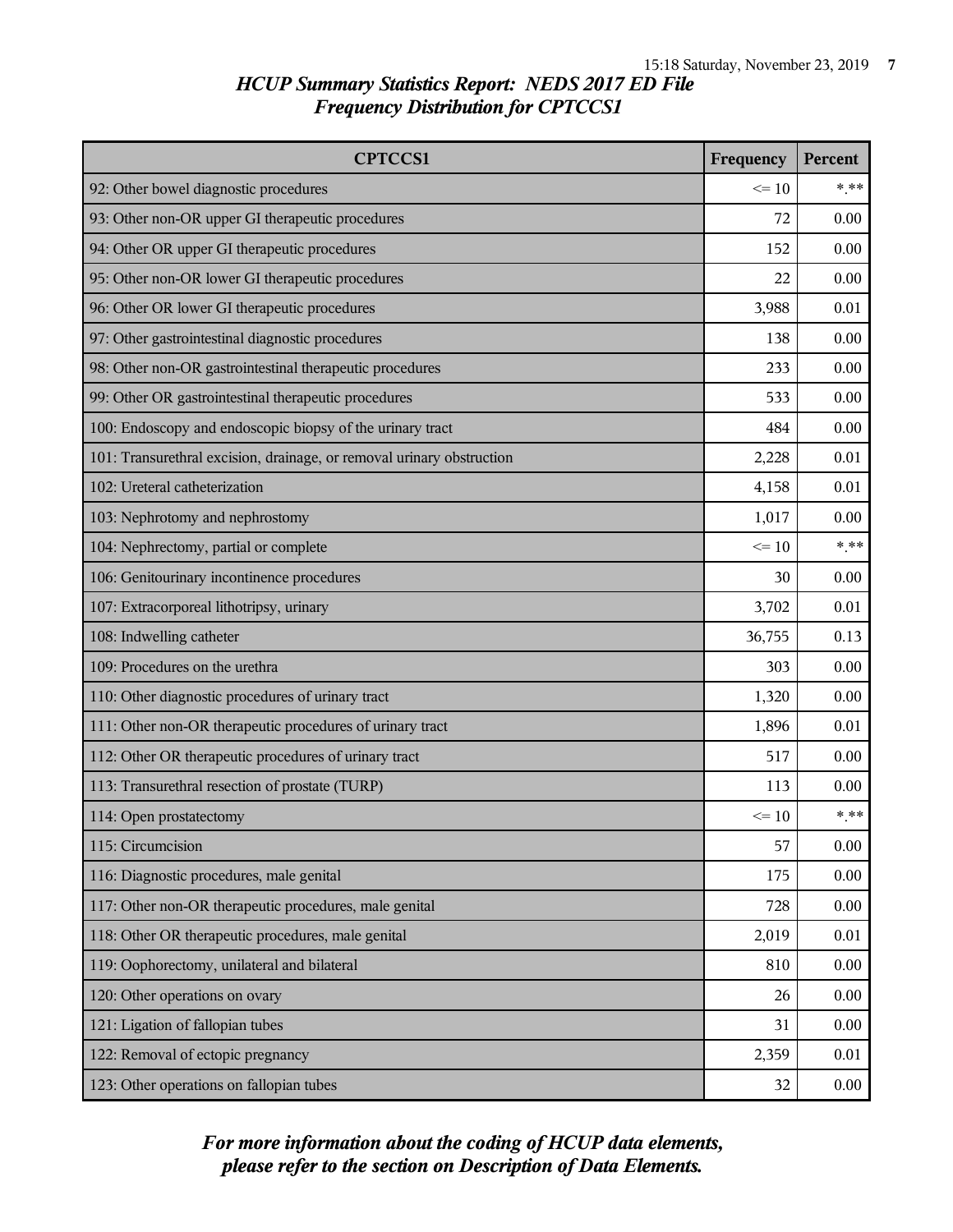| <b>CPTCCS1</b>                                                                       | Frequency | Percent |
|--------------------------------------------------------------------------------------|-----------|---------|
| 124: Hysterectomy, abdominal and vaginal                                             | 209       | 0.00    |
| 125: Other excision of cervix and uterus                                             | 192       | 0.00    |
| 126: Abortion (termination of pregnancy)                                             | 42        | 0.00    |
| 127: Dilatation and curettage (D&C), aspiration after delivery or abortion           | 3,660     | 0.01    |
| 128: Diagnostic dilatation and curettage (D&C)                                       | 278       | 0.00    |
| 129: Repair of cystocele and rectocele, obliteration of vaginal vault                | 25        | 0.00    |
| 130: Other diagnostic procedures, female organs                                      | 689       | 0.00    |
| 131: Other non-OR therapeutic procedures, female organs                              | 444       | 0.00    |
| 132: Other OR therapeutic procedures, female organs                                  | 6,394     | 0.02    |
| 134: Cesarean section                                                                | 12        | 0.00    |
| 135: Forceps, vacuum, and breech delivery                                            | 129       | 0.00    |
| 137: Other procedures to assist delivery                                             | 495       | 0.00    |
| 138: Diagnostic amniocentesis                                                        | $\leq 10$ | $***$   |
| 139: Fetal monitoring                                                                | 14,160    | 0.05    |
| 140: Repair of current obstetric laceration                                          | 20        | 0.00    |
| 141: Other therapeutic obstetrical procedures                                        | 93        | 0.00    |
| 142: Partial excision bone                                                           | 286       | 0.00    |
| 143: Bunionectomy or repair of toe deformities                                       | 23        | 0.00    |
| 144: Treatment, facial fracture or dislocation                                       | 2,001     | 0.01    |
| 145: Treatment, fracture or dislocation of radius and ulna                           | 27,514    | 0.10    |
| 146: Treatment, fracture or dislocation of hip and femur                             | 3,925     | 0.01    |
| 147: Treatment, fracture or dislocation of lower extremity (other than hip or femur) | 12,132    | 0.04    |
| 148: Other fracture and dislocation procedure                                        | 27,144    | 0.09    |
| 149: Arthroscopy                                                                     | 23        | 0.00    |
| 150: Division of joint capsule, ligament or cartilage                                | $\leq 10$ | $***$   |
| 151: Excision of semilunar cartilage of knee                                         | 137       | 0.00    |
| 152: Arthroplasty knee                                                               | 16        | 0.00    |
| 153: Hip replacement, total and partial                                              | 13        | 0.00    |
| 154: Arthroplasty other than hip or knee                                             | 64        | 0.00    |
| 155: Arthrocentesis                                                                  | 6,476     | 0.02    |
| 156: Injections and aspirations of muscles, tendons, bursa, joints and soft tissue   | 2,898     | 0.01    |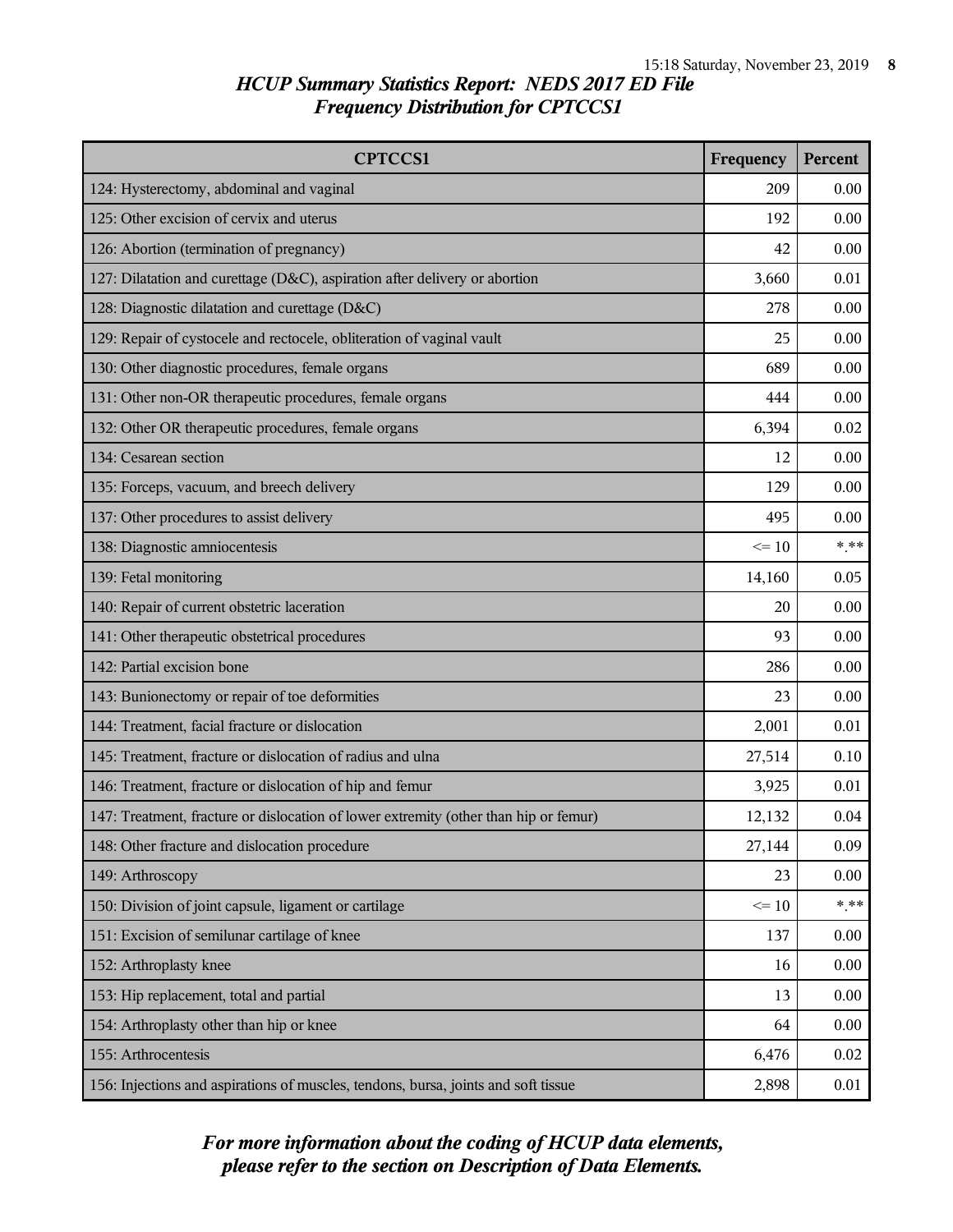| <b>CPTCCS1</b>                                                     | Frequency | Percent |
|--------------------------------------------------------------------|-----------|---------|
| 157: Amputation of lower extremity                                 | 116       | 0.00    |
| 158: Spinal fusion                                                 | 43        | 0.00    |
| 159: Other diagnostic procedures on musculoskeletal system         | 204       | 0.00    |
| 160: Other therapeutic procedures on muscles and tendons           | 2,649     | 0.01    |
| 161: Other OR therapeutic procedures on bone                       | 474       | 0.00    |
| 162: Other OR therapeutic procedures on joints                     | 499       | 0.00    |
| 163: Other non-OR therapeutic procedures on musculoskeletal system | 162       | 0.00    |
| 164: Other OR therapeutic procedures on musculoskeletal system     | 1,562     | 0.01    |
| 165: Breast biopsy and other diagnostic procedures on breast       | 226       | 0.00    |
| 166: Lumpectomy, quadrantectomy of breast                          | 77        | 0.00    |
| 167: Mastectomy                                                    | 36        | 0.00    |
| 168: Incision and drainage, skin and subcutaneous tissue           | 97,806    | 0.34    |
| 169: Debridement of wound, infection or burn                       | 16,720    | 0.06    |
| 170: Excision of skin lesion                                       | 4,774     | 0.02    |
| 171: Suture of skin and subcutaneous tissue                        |           | 1.26    |
| 172: Skin graft                                                    |           | 0.00    |
| 173: Other diagnostic procedures on skin and subcutaneous tissue   | 929       | 0.00    |
| 174: Other non-OR therapeutic procedures on skin and breast        | 22,189    | 0.08    |
| 175: Other OR therapeutic procedures on skin and breast            | 4,817     | 0.02    |
| 176: Other organ transplantation                                   | $\leq$ 10 | $*$ **  |
| 177: Computerized axial tomography (CT) scan head                  | 764,096   | 2.65    |
| 178: CT scan chest                                                 | 186,675   | 0.65    |
| 179: CT scan abdomen                                               | 1,055,099 | 3.66    |
| 180: Other CT scan                                                 | 290,647   | 1.01    |
| 181: Myelogram                                                     | 84        | 0.00    |
| 182: Mammography                                                   | 168       | 0.00    |
| 183: Routine chest X-ray                                           | 580,249   | 2.01    |
| 184: Intraoperative cholangiogram                                  |           | 0.00    |
| 185: Upper gastrointestinal X-ray                                  | 752       | 0.00    |
| 186: Lower gastrointestinal X-ray                                  | 101       | 0.00    |
| 187: Intravenous pyelogram                                         | 29        | 0.00    |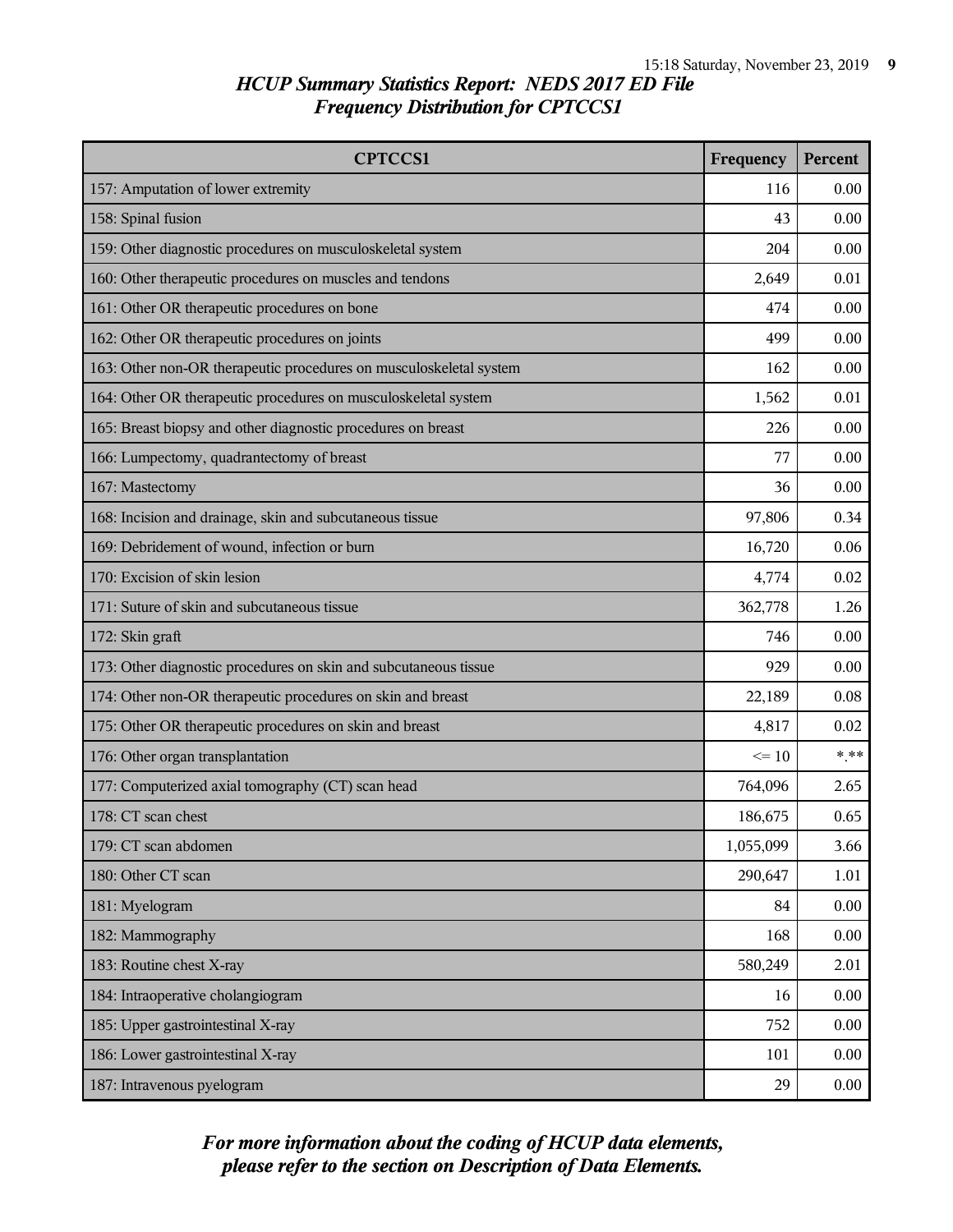| <b>CPTCCS1</b>                                                      | Frequency | Percent |
|---------------------------------------------------------------------|-----------|---------|
| 189: Contrast aortogram                                             | 1,361     | 0.00    |
| 190: Contrast arteriogram of femoral and lower extremity arteries   | $\leq 10$ | $***$   |
| 191: Arterio- or venogram (not heart and head)                      | 12,100    | 0.04    |
| 192: Diagnostic ultrasound of head and neck                         | 3,718     | 0.01    |
| 193: Diagnostic ultrasound of heart (echocardiogram)                | 46,653    | 0.16    |
| 195: Diagnostic ultrasound of urinary tract                         | 60        | 0.00    |
| 196: Diagnostic ultrasound of abdomen or retroperitoneum            | 83,373    | 0.29    |
| 197: Other diagnostic ultrasound                                    | 210,446   | 0.73    |
| 198: Magnetic resonance imaging                                     | 97,813    | 0.34    |
| 199: Electroencephalogram (EEG)                                     | 2,675     | 0.01    |
| 200: Nonoperative urinary system measurements                       | 142,774   | 0.50    |
| 201: Cardiac stress tests                                           | 1,661     | 0.01    |
| 202: Electrocardiogram                                              | 140,794   | 0.49    |
| 203: Electrographic cardiac monitoring                              | 1,253     | 0.00    |
| 204: Swan-Ganz catheterization for monitoring                       | $\leq$ 10 | $***$   |
| 205: Arterial blood gases                                           | 1,997     | 0.01    |
| 206: Microscopic examination (bacterial smear, culture, toxicology) | 495,311   | 1.72    |
| 207: Radioisotope bone scan                                         | 148       | 0.00    |
| 208: Radioisotope pulmonary scan                                    | 6,432     | 0.02    |
| 209: Radioisotope scan and function studies                         | 63,513    | 0.22    |
| 210: Other radioisotope scan                                        | 80        | 0.00    |
| 211: Therapeutic radiology                                          | 605       | 0.00    |
| 212: Diagnostic physical therapy                                    | 2,401     | 0.01    |
| 213: Physical therapy exercises, manipulation, and other procedures | 6,823     | 0.02    |
| 214: Traction, splints, and other wound care                        | 161,821   | 0.56    |
| 215: Other physical therapy and rehabilitation                      | 2,063     | 0.01    |
| 216: Respiratory intubation and mechanical ventilation              | 10,874    | 0.04    |
| 217: Other respiratory therapy                                      | 79,462    | 0.28    |
| 218: Psychological and psychiatric evaluation and therapy           | 19,527    | 0.07    |
| 219: Alcohol and drug rehabilitation/detoxification                 | 95        | 0.00    |
| 220: Ophthalmologic and otologic diagnosis and treatment            |           | 0.01    |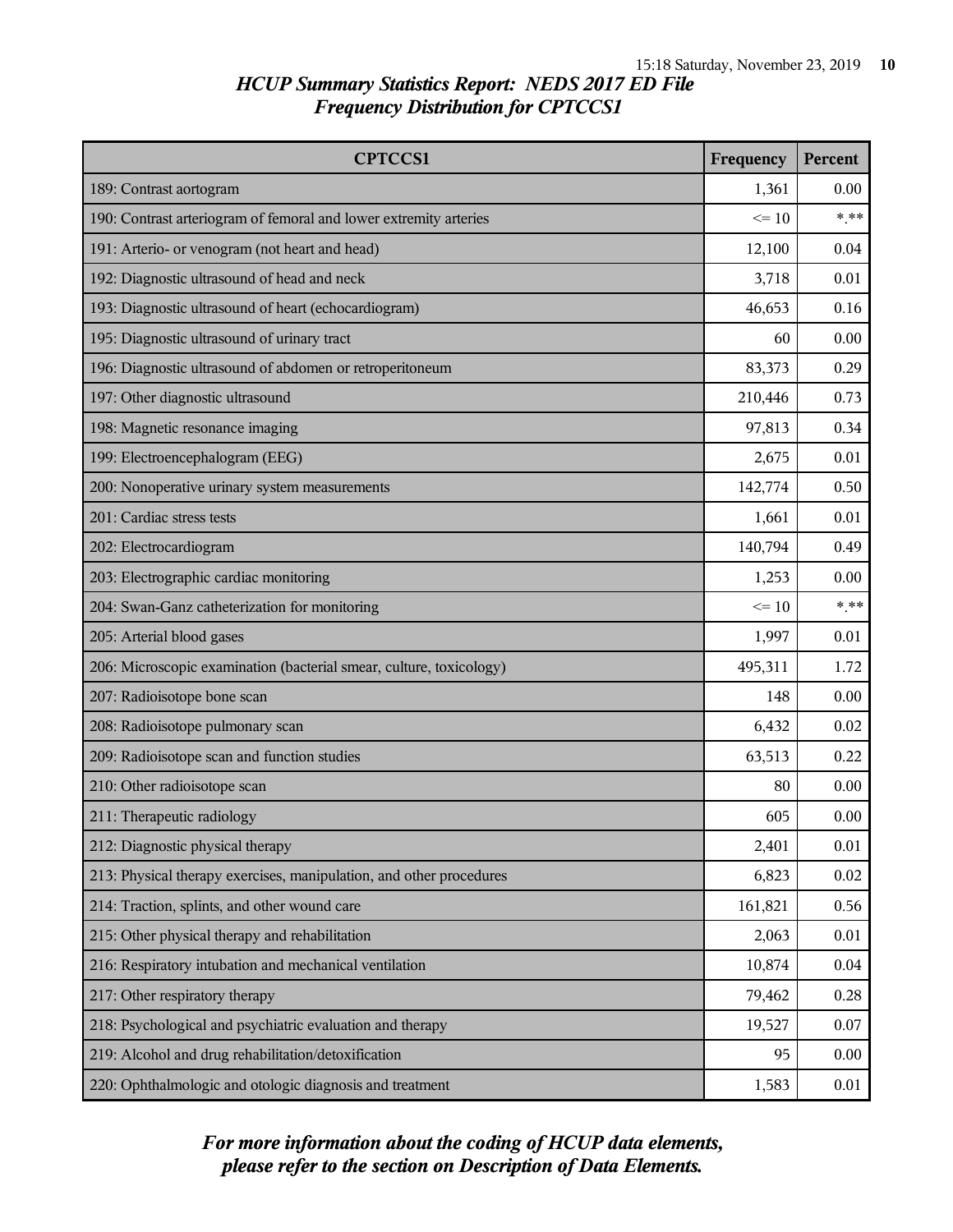| <b>CPTCCS1</b>                                                         | Frequency  | Percent |
|------------------------------------------------------------------------|------------|---------|
| 221: Nasogastric tube                                                  | 456        | 0.00    |
| 222: Blood transfusion                                                 | 13,808     | 0.05    |
| 224: Cancer chemotherapy                                               | 147        | 0.00    |
| 225: Conversion of cardiac rhythm                                      | 216        | 0.00    |
| 226: Other diagnostic radiology and related techniques                 | 925,554    | 3.21    |
| 227: Other diagnostic procedures (interview, evaluation, consultation) | 15,874,058 | 55.11   |
| 228: Prophylactic vaccinations and inoculations                        | 63,185     | 0.22    |
| 229: Nonoperative removal of foreign body                              | 19,623     | 0.07    |
| 230: Extracorporeal shock wave, other than urinary                     | 46         | 0.00    |
| 231: Other therapeutic procedures                                      |            | 7.59    |
| 232: Anesthesia                                                        |            | 0.03    |
| 233: Laboratory - Chemistry and Hematology                             | 899,355    | 3.12    |
| 234: Pathology                                                         | 2,563      | 0.01    |
| 235: Other Laboratory                                                  | 115,360    | 0.40    |
| 237: Ancillary Services                                                | 207,258    | 0.72    |
| 239: Transportation - patient, provider, equipment                     | 12,415     | 0.04    |
| 240: Medications (Injections, infusions and other forms)               | 409,752    | 1.42    |
| 241: Visual aids and other optical supplies                            |            | 0.00    |
| 242: Hearing devices and audiology supplies                            |            | $***$   |
| 243: DME and supplies                                                  |            | 0.32    |
| 244: Gastric bypass and volume reduction                               | 62         | 0.00    |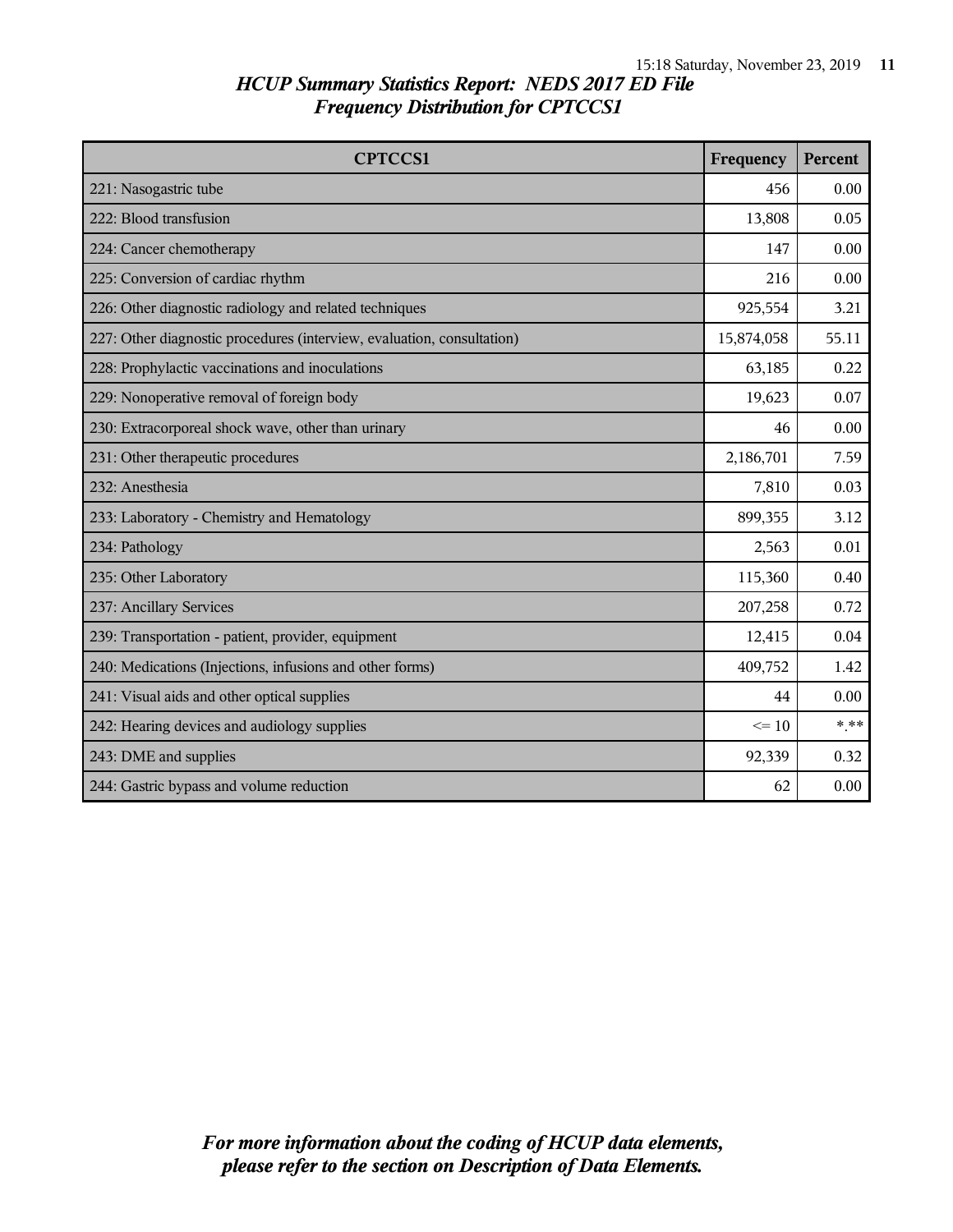| <b>NCPT</b>             | Frequency | Percent |
|-------------------------|-----------|---------|
| $\overline{0}$          | 2,451,772 | 8.51    |
| 1                       | 5,073,911 | 17.62   |
| $\overline{a}$          | 3,776,201 | 13.11   |
| $\overline{\mathbf{3}}$ | 2,651,378 | 9.21    |
| $\overline{4}$          | 1,970,345 | 6.84    |
| 5                       | 1,411,862 | 4.90    |
| 6                       | 1,216,090 | 4.22    |
| 7                       | 1,095,849 | 3.80    |
| 8                       | 1,065,422 | 3.70    |
| 9                       | 986,157   | 3.42    |
| 10                      | 931,558   | 3.23    |
| 11                      | 887,930   | 3.08    |
| 12                      | 865,485   | 3.00    |
| 13                      | 642,772   | 2.23    |
| 14                      | 563,253   | 1.96    |
| 15                      | 465,701   | 1.62    |
| 16                      | 388,750   | 1.35    |
| 17                      | 309,657   | 1.08    |
| 18                      | 262,853   | 0.91    |
| 19                      | 208,390   | 0.72    |
| 20                      | 247,172   | 0.86    |
| 21                      | 164,873   | 0.57    |
| 22                      | 125,393   | 0.44    |
| 23                      | 102,652   | 0.36    |
| 24                      | 97,722    | 0.34    |
| 25                      | 133,251   | 0.46    |
| 26                      | 71,619    | 0.25    |
| 27                      | 59,219    | 0.21    |
| 28                      | 57,263    | 0.20    |
| 29                      | 49,266    | 0.17    |
| 30                      | 47,688    | 0.17    |